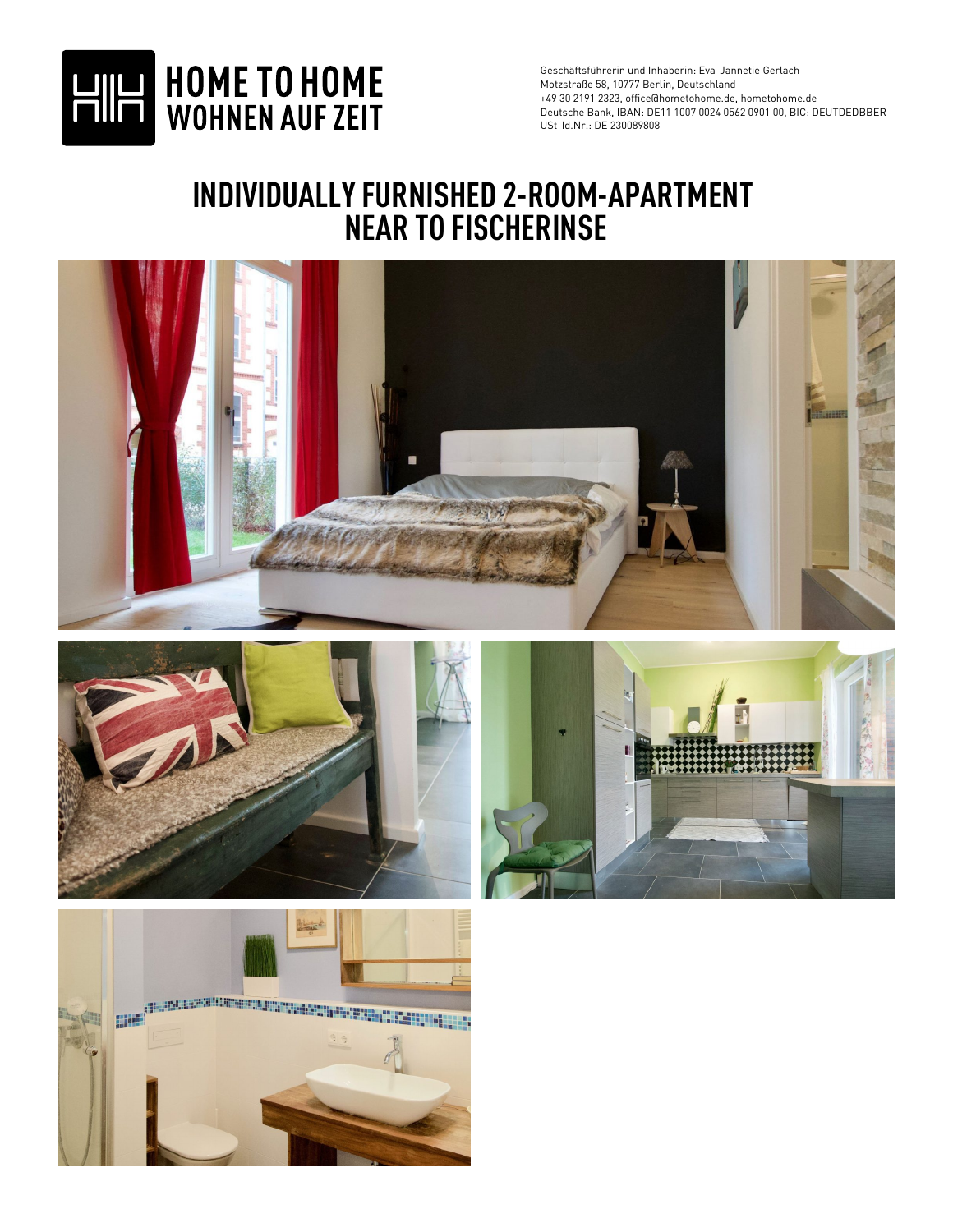

| <b>ID 5467</b>                                               |
|--------------------------------------------------------------|
| SIZE: ca. 68 SQM                                             |
| Location: see map (approximate location)                     |
| NUMBER OF ROOMS: 2 (bedrooms: 1, living rooms: 1)            |
| MAXIMUM BEDS: 4 (double bed 180x200, sofa bed)               |
| BATHROOMS: 1 (1x with shower)                                |
| PUBLIC TRANSPORT: bus, U2, U8                                |
| OCCUPATION: min. 3 months                                    |
| DEPOSIT: 2 monthly rents                                     |
| ADDITIONAL COSTS: 150,00 Euro for the garage, final cleaning |

## **LOCATION**

Great, quiet location in the middle of Berlin. The Inselstrasse is located near Märkisches Ufer and Jannowitzbrücke with good traffic connections. There are small restaurants and cafés in the neighbourhood.

## **DETAILS**

bed linen and towels, ceramic hob, chastely, comfortable, cosy atmosphere to live in, dishwasher, electric kettle, fire-place, flatscreen TV, modern-en, natural stone, no pets, non-smoking, parquet, sunny, washing machine

## **INTERIOR**

energy certificate available, new building, townhouse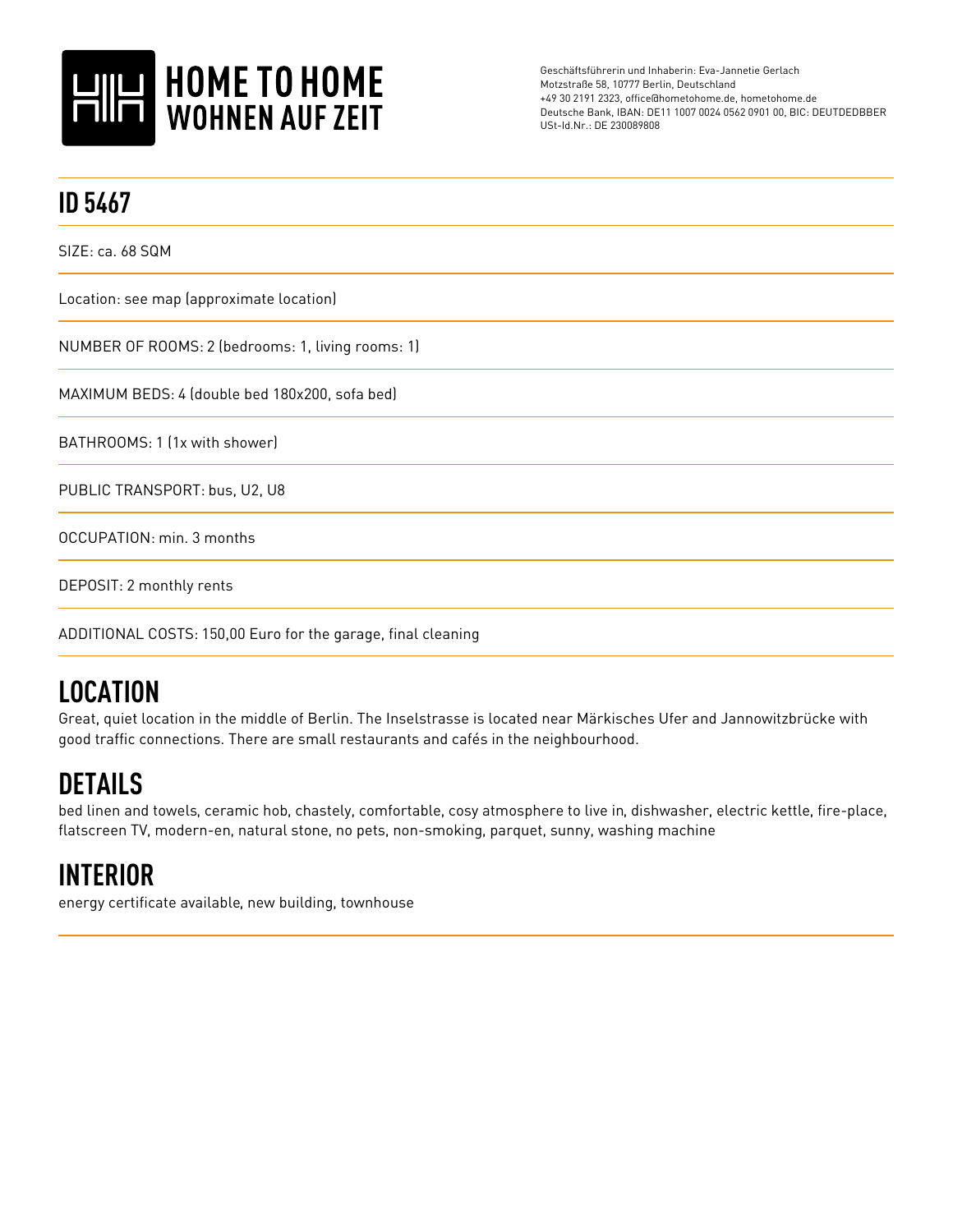



ca. 68 SQM 2 R MITTE free from 18.4.2020